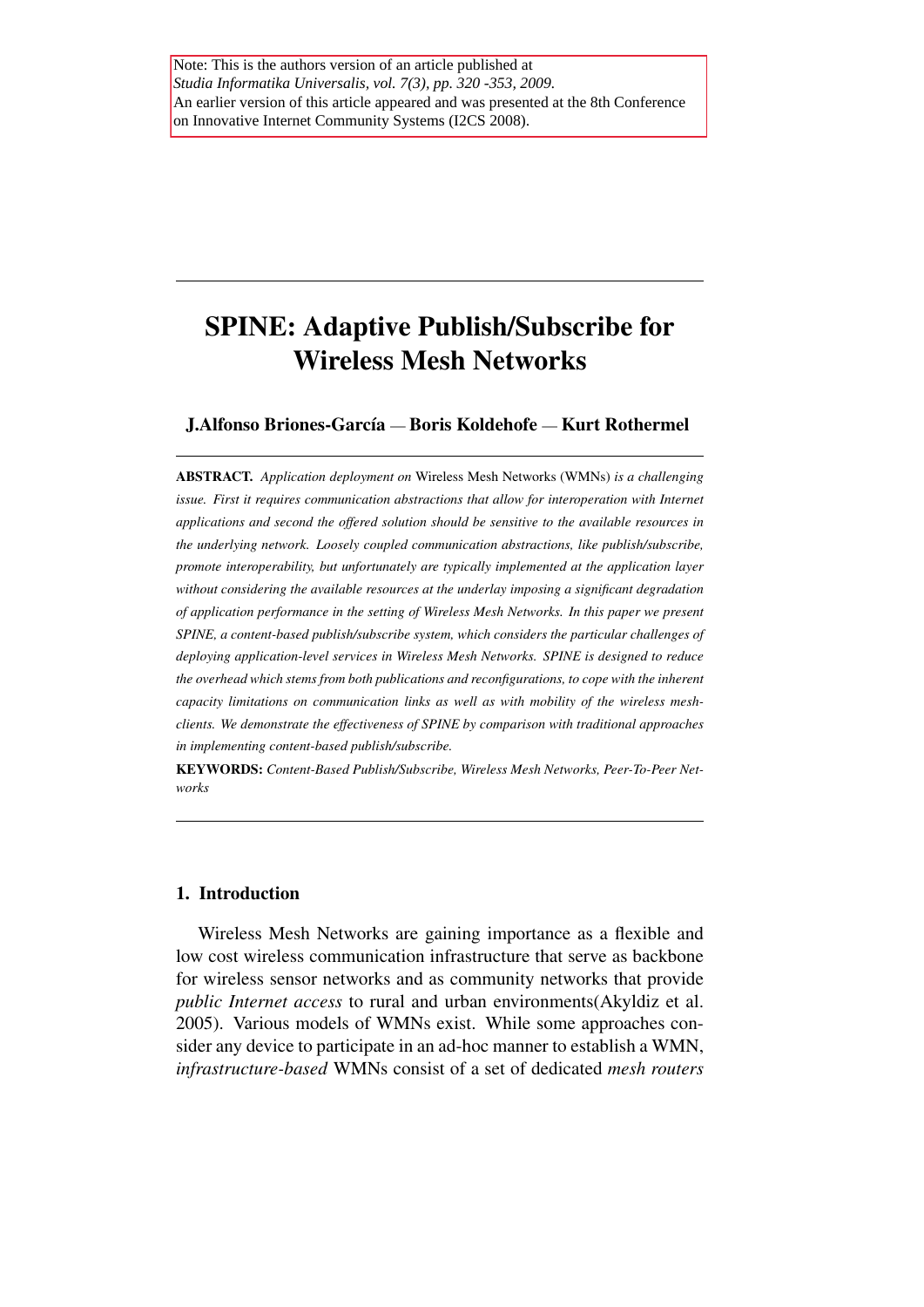which provide communication services to *mesh clients* connecting to the WMN.

In order to support the deployment of distributed applications inside WMNs event notification services can play a significant role. In particular, publish/subscribe allows the delivery of information according to the interest of subscribers and supports the decoupling of subscribers and publishers (Eugster et al. 2003). Although such services could be provided by the infrastructure of the mesh network, we expect that they are typically implemented by the mesh clients supporting a wider deployment of applications.

In spite of many benefits publish/subscribe can offer to distributed applications it remains a challenging task to realize publish/subscribe to match well the characteristics of WMNs. Mesh routers typically have limited capacities with respect to available bandwidth on their established communication links. Hence, the performance of event notification systems as well as the WMN itself depends a lot on the number of messages which need to be sent by the mesh routers in order to establish a service. Moreover, even if mesh clients disseminate information in a way that reduces the overhead of mesh routers, it is expensive to maintain such properties in the presence of mobility of the mesh clients. This holds especially for the maintenance of content-based publish/subscribe systems which provide expressive matching of events by filtering over a possibly large set of attributes.

While traditional P2P-based solutions towards implementing publish/subscribe in a decentralized manner are an appealing candidate, there are several shortcomings depending on their nature. First, most approaches perform well in terms of overlay messages, however they do not consider the underlying topology, for instance, formed by the mesh routers. Rendezvous-based (Rowstron et al. 2001, Pietzuch et al. 2003) approaches have limitations when events are matched over several attributes. Finally, approaches which use subscriptionforwarding (Carzaniga et al. 2001) impose low overhead in terms of messages sent at the underlying topology, however have severe limits concerning the adaptation to changes in the underlying topology.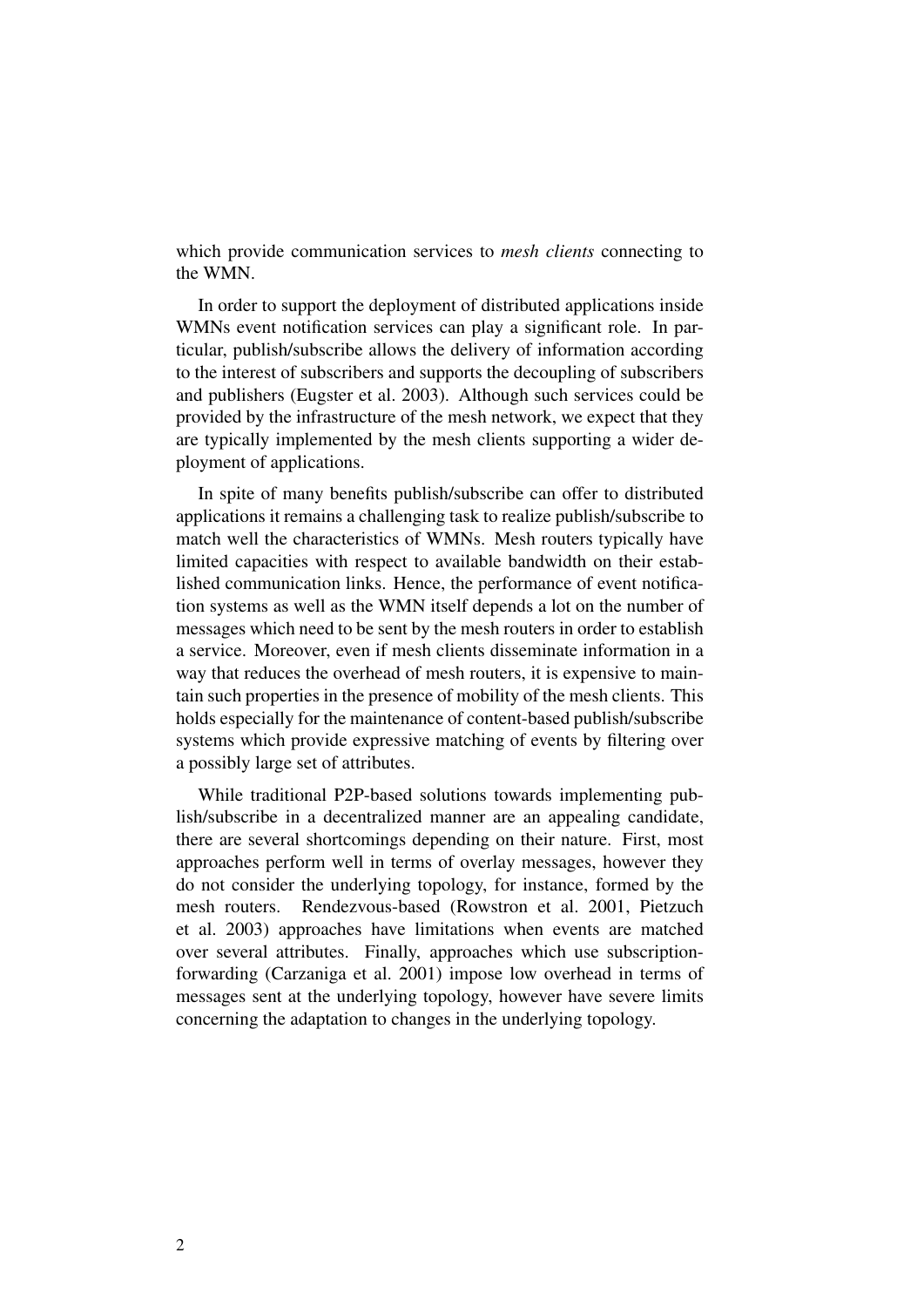In this paper we present an algorithm which offers a low cost regarding:

- i). messages required for reconfigurations and the matching of events,
- ii). storage required for the matching of subscriptions

Every subscriber will be placed in a 2-dimensional grid according to the location of the wireless mesh router. Subscriptions and publications are associated with intersecting paths in the overlay. Every hop in a path involves mesh clients with physical proximity, thus providing for many topologies a low overhead concerning messages sent at the underlay. Our evaluations show that in spite of the comparably low cost for reconfiguration and required storage, the algorithm performs similar with respect to subscription forwarding algorithms which take into account the underlying topology of the WMN.

Organization. Section 2 states the model and problem. In Section 3 we present an algorithm towards establishing content-based publish/subscribe in wireless mesh-networks as well as analyze its properties. Moreover, we discuss further methods to reduce storage cost as well as increase performance. Section 4 presents an evaluation of the performance regarding subscription management, notification forwarding as well as the robustness of the algorithm considering accuracy of location information and churn. Section 5 discusses related work, while Section 6 presents conclusions and future work.

#### 2. Publish/subscribe in wireless mesh networks

We consider WMNs which follow the *infrastructure meshing* model (cf. Figure 1)(Akyldiz et al. 2005, Faccin et al. 2005, Afanasyev et al. 2008). In this model, the WMN is formed by a set of *mesh routers* and a set of *mesh clients*. Mesh routers form the *wireless backbone* which provides to mesh clients the possibility of establishing point-to-point connections to any other client which resides in the area covered by the WMN. Mesh clients do not participate in the routing of messages, nor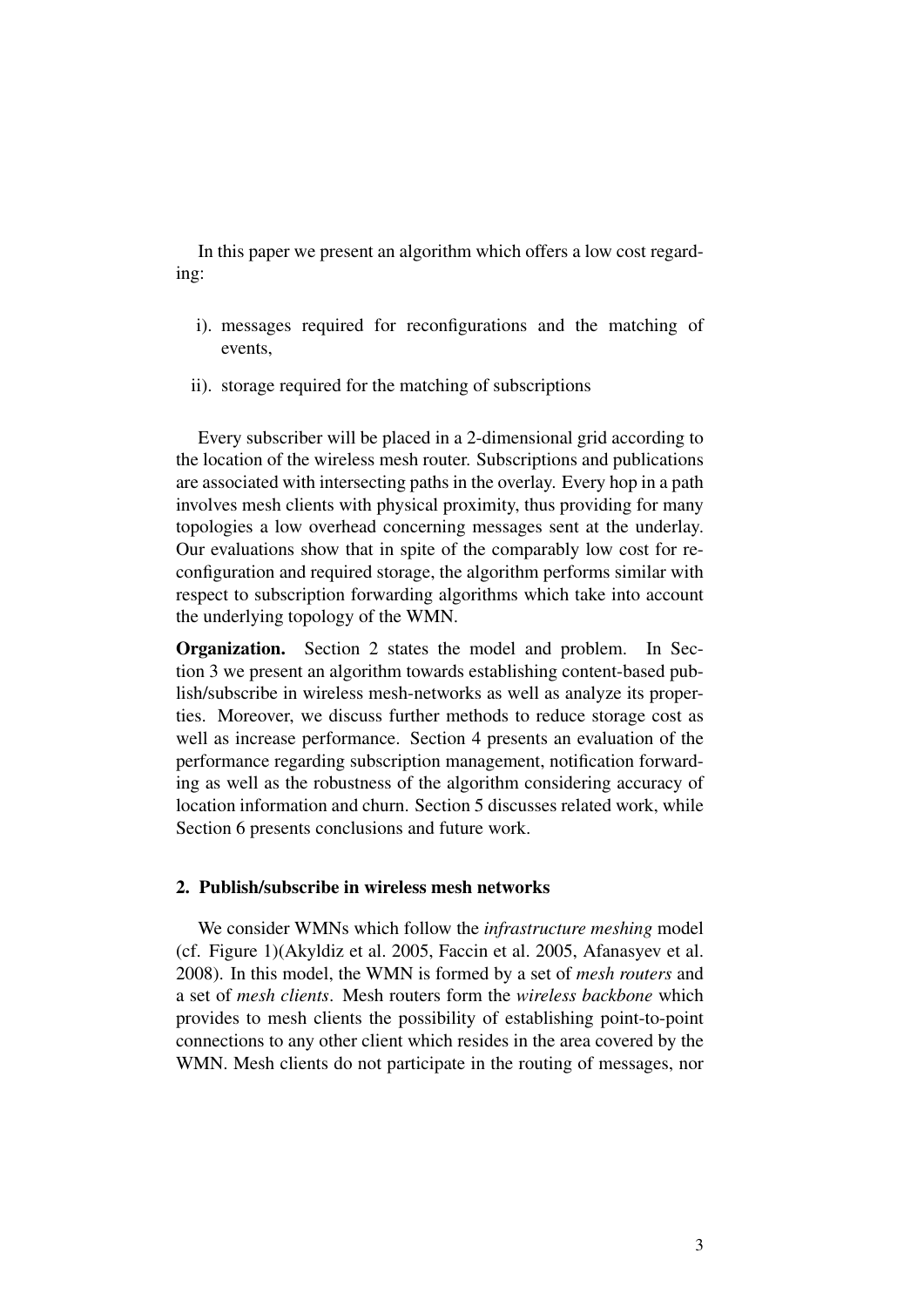

Figure 1: Infrastructure meshing model

do we assume that mesh clients have an insight on how the mesh routers manage their routing tables and forward messages. Although WMNs can also provide interconnectivity to other networks which potentially could increase the performance by connecting a pair of mesh routers via a more efficient connection medium, we focus here on the issue of establishing a service only for a network formed by direct communication of mesh routers. Moreover, we assume that mesh routers can provide information to mesh clients about there approximate location in the network, for instance having integrated a GPS device or being configured with location information. Similar assumptions have been considered by existing protocols for WMNs, like Geographically Distributed Addresing (GDA)(Cheng et al. 2005), where the IP address of each device is assigned based on the location information.

In SPINE the location information is shared to the mesh clients, so mesh clients can also obtain a rough estimate on there own location in the WMN. Similar to the bootstrap problem in P2P systems we consider that even for services implemented by the mesh clients, there is some initial support by the wireless infrastructure in finding one client which can offer the corresponding service.

Our focus is on establishing a decentralized content-based publish/subscribe service which runs entirely on mesh clients and that matches the characteristics of WMNs. This allows the execution of the system on current deployments of WMNs and avoids the manageability issues that arise when the publish/subscribe system run on mesh routers. The system will provide the common operations of the pub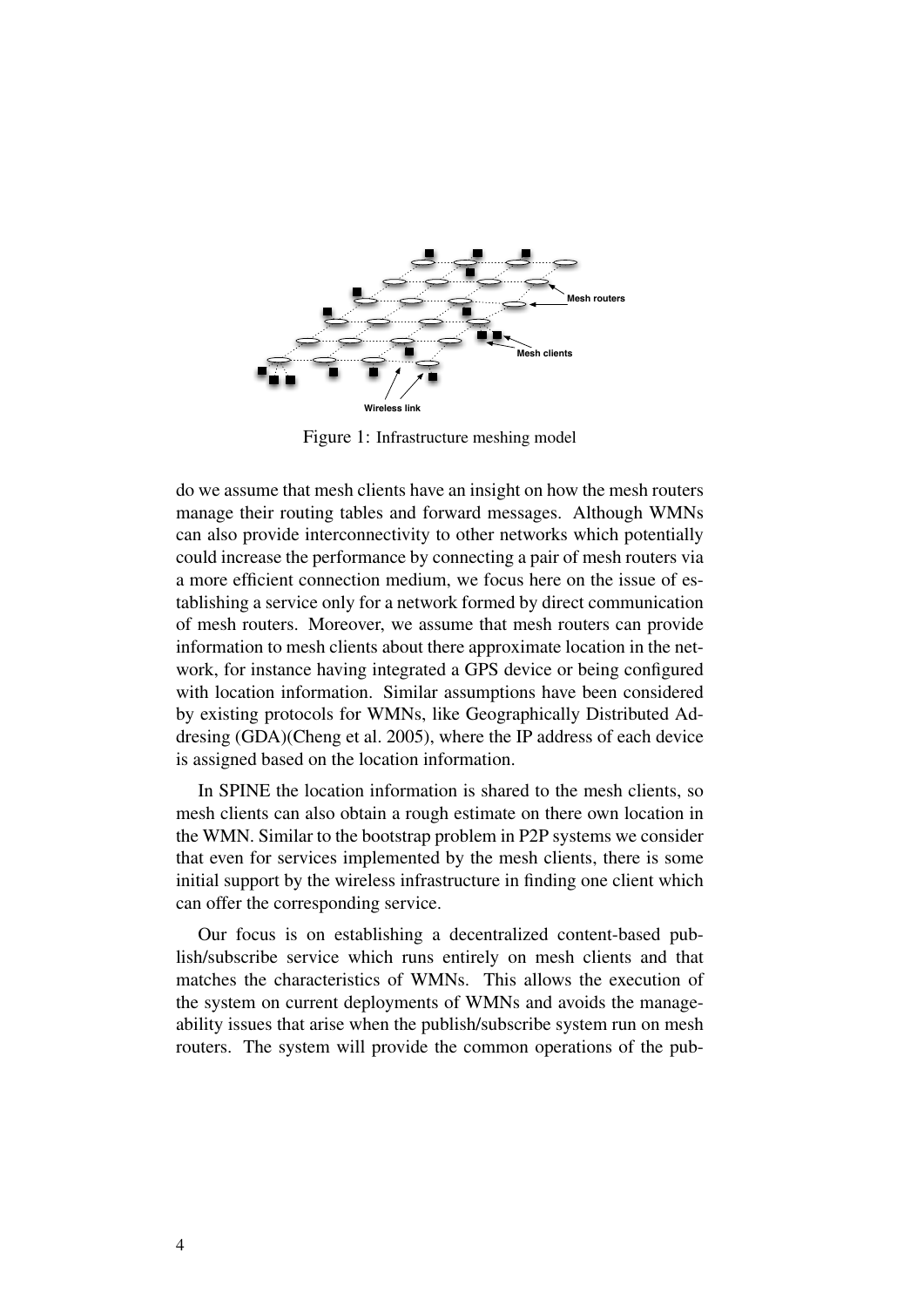lish/subscribe model, denoted by *pub()*, *sub()* and *unsub()*. Processes express their interest in events by issuing subscriptions and unsubscriptions, by calling the *sub()* or *unsub()* operation respectively. Correspondingly subscribers will be asynchronously notified about all published events submitted by publishers by calling the *pub()* operation.

Our data model follows traditional content-based systems (Carzaniga et al. 2001, Eugster et al. 2003), where events consist of an arbitrary number of attributes, and each attribute correspond to a name/value pair. A subscriber can express its interest in events by placing filters which allow conjunction and disjunction over arbitrary ranges of values. Whenever a specific filter evaluates for a disseminated event to true we say the event is *matched* and the publish/subscribe service will deliver the event to the respective subscriber. Typically, publish/subscribe guarantees space, time and synchronization decoupling. However, for similar reasons as applied in general in the design of decentralized publish/subscribe systems we do not address time decoupling, i.e. a subscriber only receives events while being up.

In order to use the available bandwidth of mesh routers efficiently it is important to reduce the overhead which comes from:

- i). the cost of forwarding notification messages to subscribers inside the WMN,
- ii). the cost of reconfiguration because of new subscriptions and unsubscriptions or mobile mesh clients

Moreover, from the perspective of a mesh client it is important to allow the maintenance of the data structure at reasonable storage cost.

Note there is no solution which can satisfy all properties in an optimal manner, but require a good compromise between all these properties. For instance, consider an algorithm which aims to achieve the optimal number of underlay messages. In fact, each publication can match any subset of all subscribers. Hence, the algorithm would need to maintain in the worst case a minimum spanning tree for each subset of subscribers in the system. Clearly, this solution is impractical since a huge amount of storage is required and the maintenance of correspond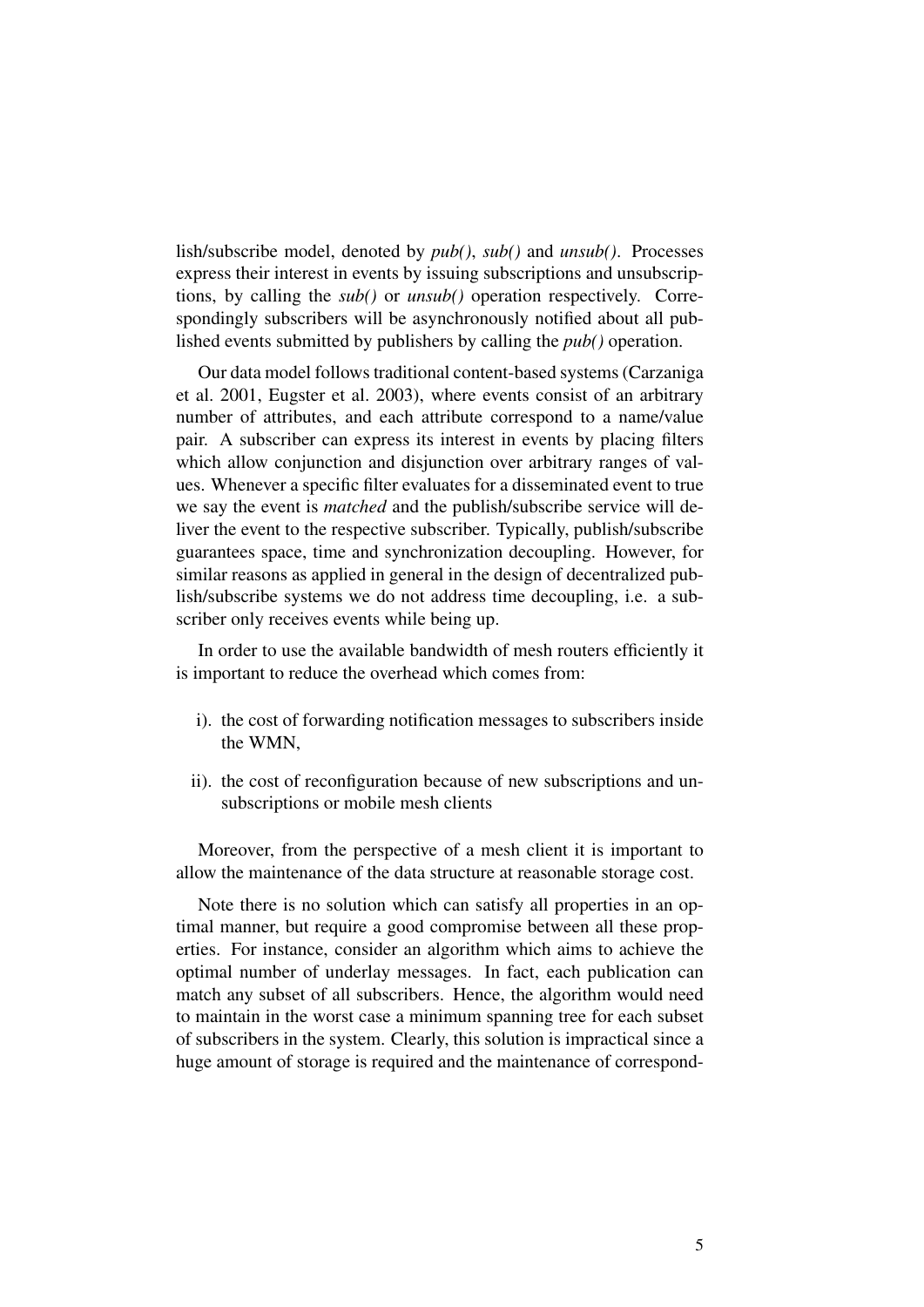ing routing information would lead to a large overhead for every reconfiguration. Therefore, many approaches towards content-based publish/subscribe (e.g.. (Carzaniga et al. 2001, Carzaniga et al. 2003)) only maintain a single spanning tree and perform inside the tree contentbased routing. *Subscription Forwarding*, for example, performs well in terms of messages needed for each notification dissemination step, however the cost for storage and reconfiguration is still high.

Further, improvements can be achieved if publishers advertise there messages beforehand (Carzaniga et al. 2001), establishing multiple trees according to the source of the event. However, this knowledge is not available to applications in general. An alternative is the establishment of dedicated rendezvous-points on which all events are matched and forwarded (Rowstron et al. 2001, Pietzuch et al. 2003). This technique is typically applied in the context of topic-based publish/subscribe, i.e. events consist only of a single attribute. However, if events need to be matched over multiple attributes performance degrades significantly since during a subscription each attribute needs to be mapped to a dedicated rendezvous point.

The solution we propose aims to achieve similar performance for the delivery of notifications as can be achieved by traditional subscription forwarding by significantly reducing the expected cost for reconfiguration and storage. Each operation only involves a subset of mesh clients in the system. The cost in forwarding notifications does not depend on the number of attributes, nor do we make any assumptions on knowledge what kind of events will be disseminated by publishers. Also further optimizations as typically applied to other schemes such as covering of filters can be applied to further reduce the storage cost and cost for messages in notification forwarding.

## 3. SPINE

SPINE implements the operations of the publish/subscribe system by establishing vertical and horizontal paths within a 2-dimensional space partitioned into rectangular zones. While subscriptions and unsubscriptions are propagated along a horizontal path through the overlay, publications will be forwarded along a vertical path (cf. Figure 2(b)). The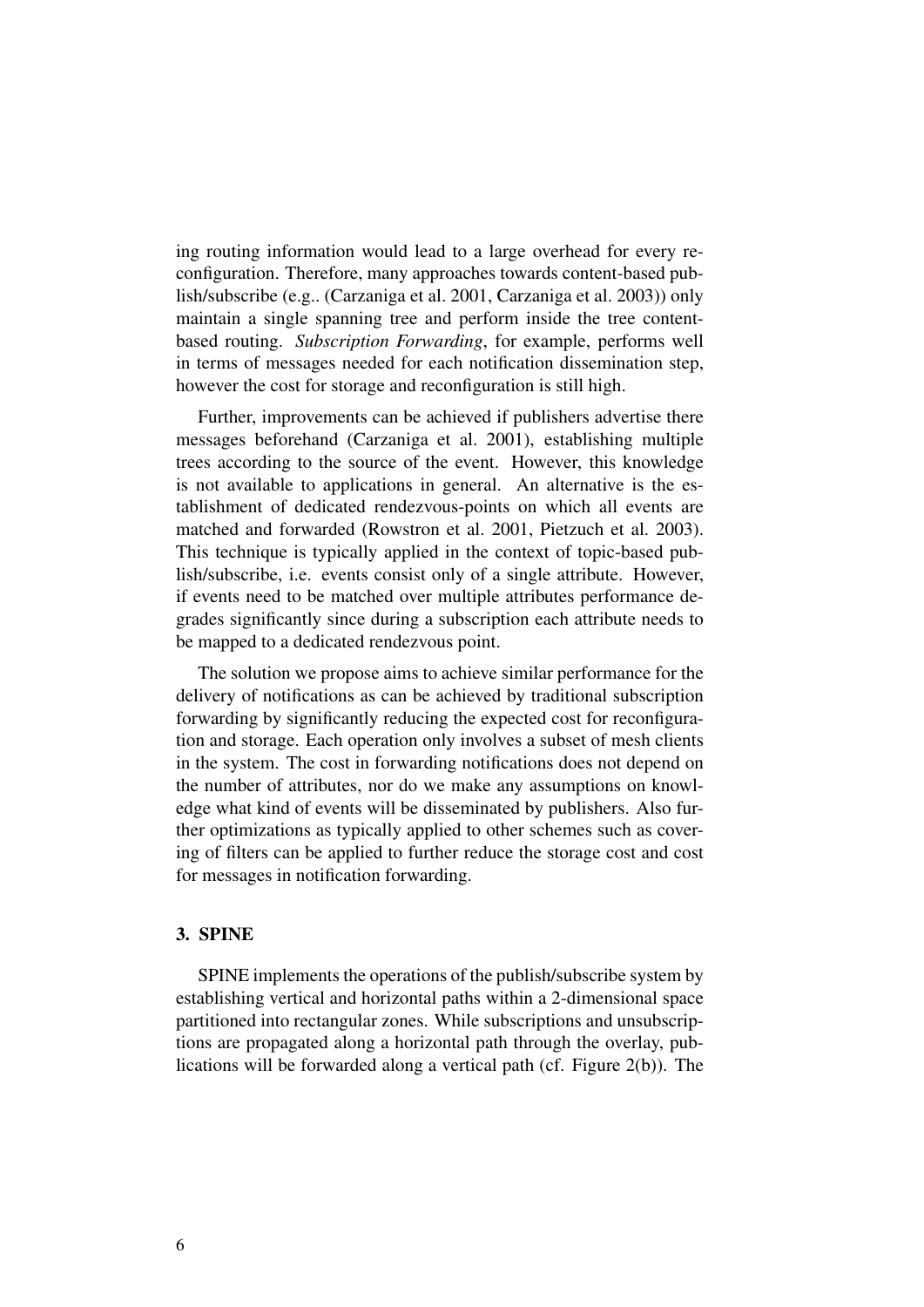

Figure 2: General idea of the algorithm

paths are maintained such that any vertical and horizontal path will intersect. Thus it is ensured that any forwarded event will meet any matching subscription. The management of paths relies on each peer managing a directional *neighborhood table* denoted by  $N_t$ , which provides information about neighbors to the right, left, up, down as well as peers which share the same zone. Changes to the *neighborhood table* are triggered by a neighborhood detection scheme that works similar to a 2-dimensional CAN (Ratnasamy et al. 2001) and will trigger reconfigurations for the actual path maintenance (cf. Figure 3).

In the following we show how SPINE implements the operations of the publish/subscribe system based on the basic topology.

## 3.1. *Basic data structures*

In addition to the *neighborhood table Nt*, SPINE maintains:

- i). a *local subscription table Lt* which consists of the set of subscriptions that a peer has submitted, and
- ii). a *routing table Rt* which is used by the peers to forward notifications based on their contents to the corresponding subscribers

The routing table will contain information about subscriptions, identifiers of corresponding subscribers, and a direction information which allows to determine the next peer in forwarding a notification to a subscriber.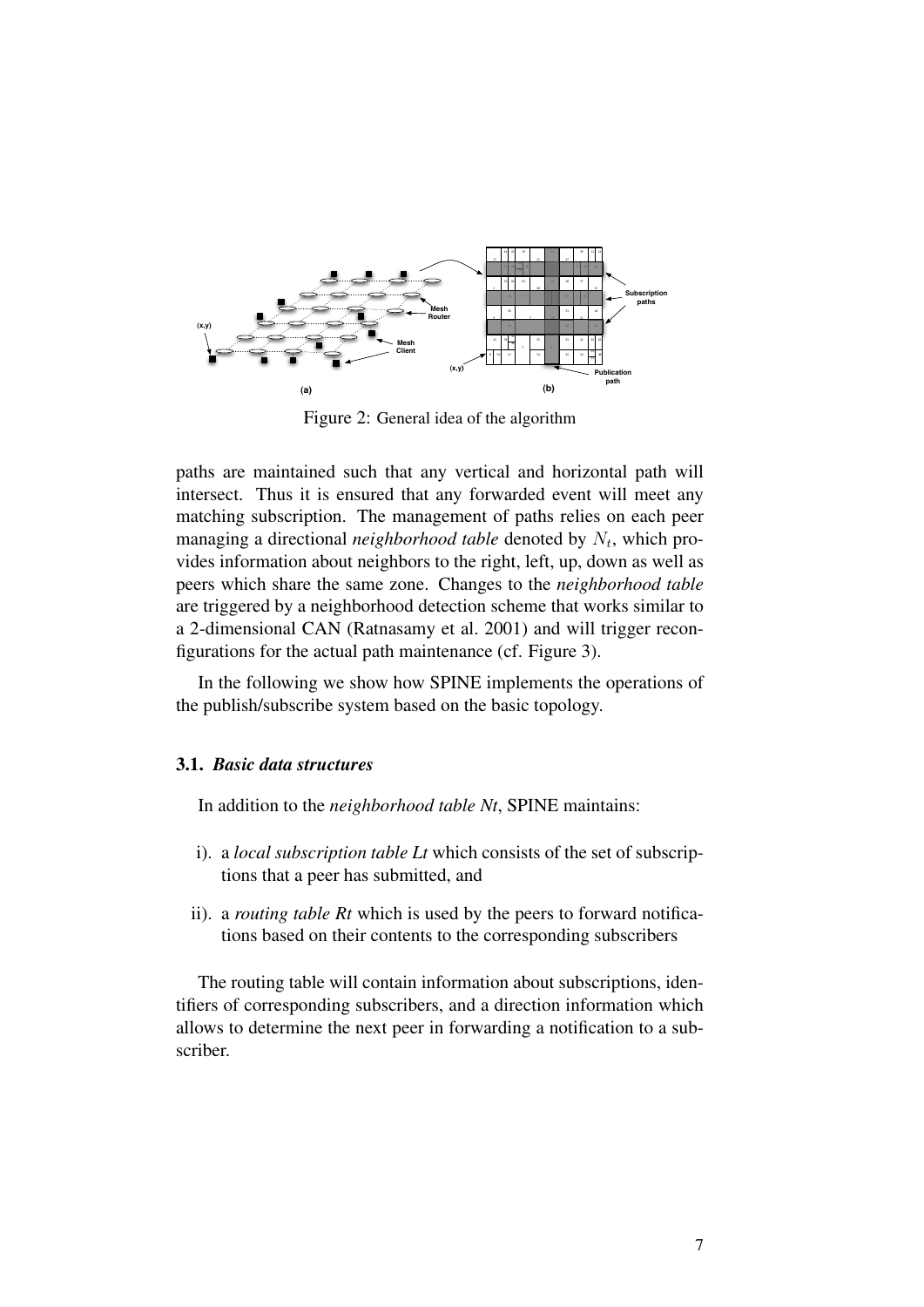



Figure 3: Decoupling the Pub-<br>Figure lish/Subscribe System from the P2P overlay management

Figure 4: Directional functions

 $\mathcal{P}$ an arbitrary peer and will be guided to a peer, say  $q$ , which manages a way zones are managed inside CAN. A new peer  $p$  that joins can contact zone containing the location of p. q will assist p in updating the neigh-VĿ, Management of zones. The management of zones follows closely the borhood table, but also ensure the maintenance of the corresponding routing tables in neighboring zones. A peer managing a zone performs a split of zone if it contains more than one peer which are connected to different mesh routers. Moreover, peers managing a zone may need to initiate a merge operation if an adjacent zone has no coordinator anymore, for instance because of a failure.

**Management of identities.** An identity  $(x, y, r)$  of SPINE consists of a 2-dimensional location information determined by  $x$  and  $y$  and an additional parameter  $r$  which is selected according to the physical identity over a consistent hash function. The peer with the smallest value  $r$  is responsible to manage dynamic changes to a zone, i.e. splitting a zone or merging with an adjacent zone. SPINE initiates a split of zones if a zone contains peers with different location information.

Establishing paths in the overlay. SPINE establishes *horizontal* and *vertical* paths inside the overlay by associating with a message a specific *direction*  $\in$  {*left, right, up, down*}. For a neighbor set *Nt* the functions *getLeft()*,*getRight()*, *getUp()* and *getDown()* will return one neighbor located in an adjacent zone in the respective direction (cf. Figure 4).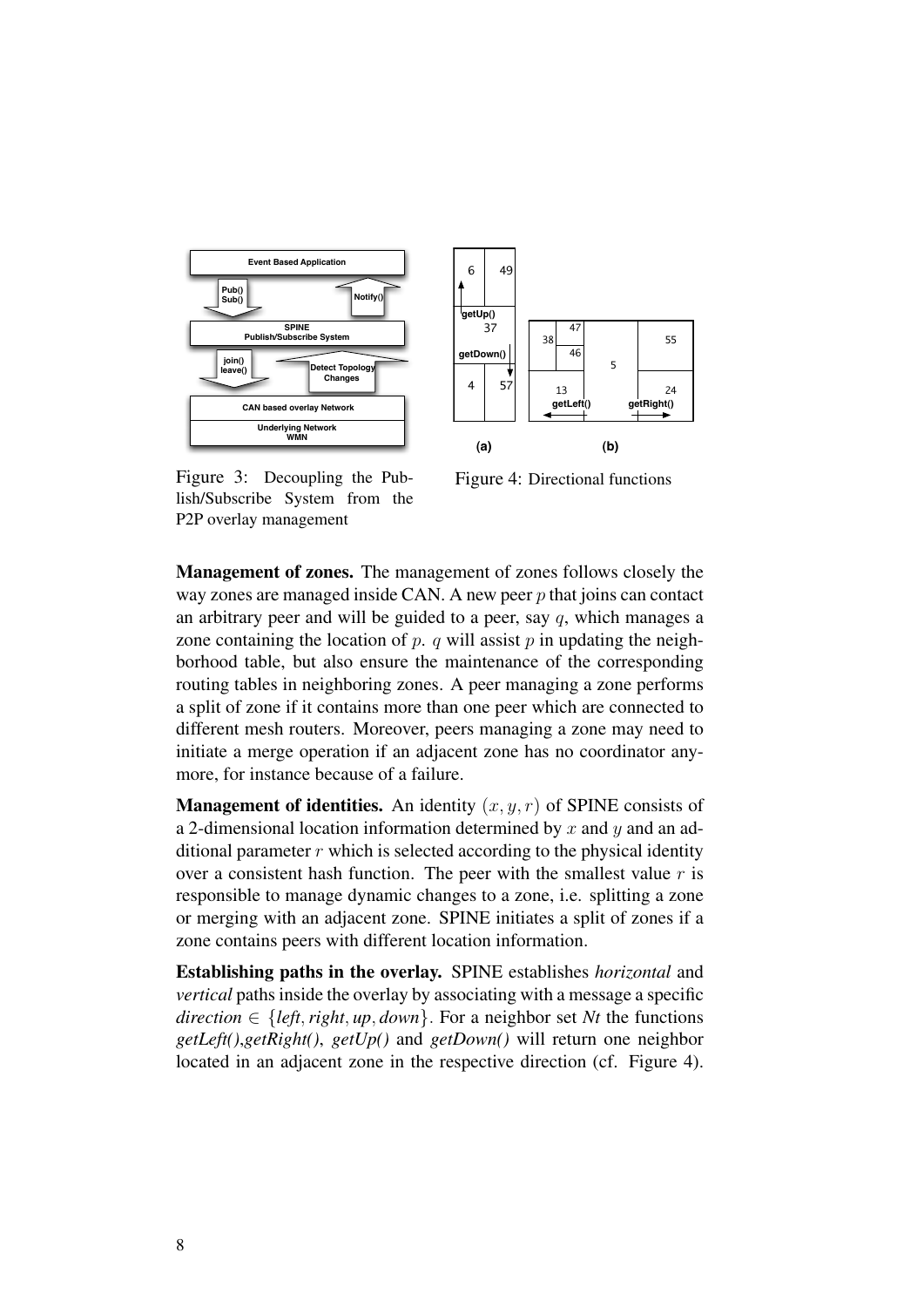

Figure 5: (a) Subscription dissemination (b) Notification Dissemination and Routing

A horizontal path is formed by the transitive closure over the right/left relation while a vertical path is formed over the transitive closure of the up/down relation. Note that a zone may have several neighbors in the same direction. In this case an arbitrary metric can be used in order to decide on the peer which should be selected. For instance, a peer could select the peer with smallest latency in order to improve end-toend latency of the publish/subscribe system. The selection can also take into account load balancing issues by establishing for each message a different path by relying on a random choice.

## 3.2. *Publish/subscribe operations*

Figure 6 and Figure 7 describe the basic algorithm SPINE uses in order to manage the basic operations of the publish/subscribe system.

**Subscriptions and unsubscriptions.** On subscription, any peer  $p$  will store its subscription in *Lt*. p also creates two messages of type *SUB*, one directed to the *right* and the other directed to the *left*. Each message is forwarded along its direction to a neighbor  $q$  in an adjacent zone and q is stored along the subscription in *Rt*. Finally, p will also forward to each peer of the same zone a non-directed *SUB* message.

A peer p which receives a *SUB* message from q selects a successor r following the direction of the *SUB* message. p will store the subscription in  $Rt$  including information on  $q$  and  $r$  as well as the direction of the message. Finally, p sends a directed *SUB* message to r as well as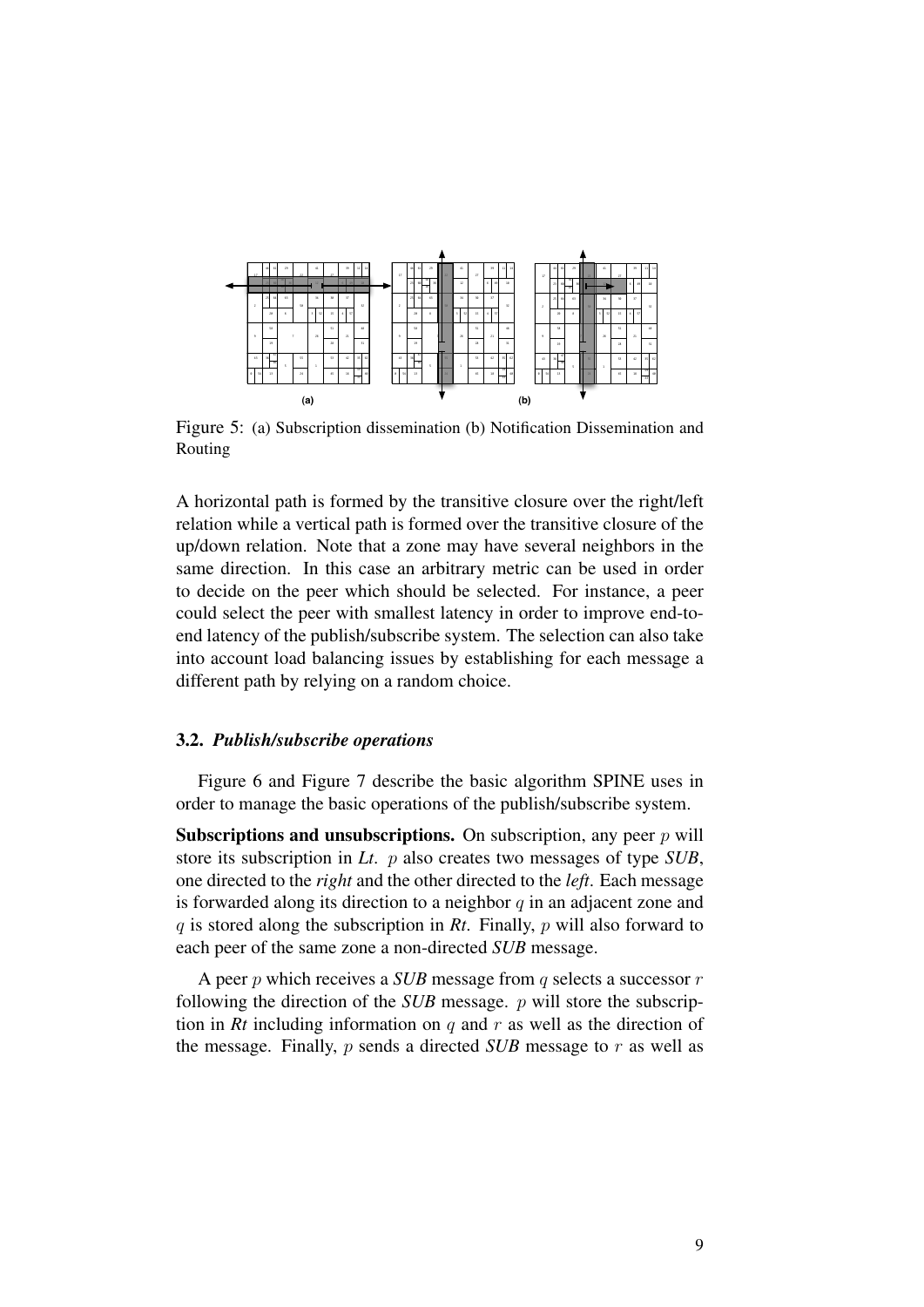| <b>Algorithm 1</b> Sub $(s)$                        | <b>Algorithm 2</b> OnRecvSub(s, pr, $fr$ )       |
|-----------------------------------------------------|--------------------------------------------------|
| <b>Require:</b> Subscription s                      | <b>Require:</b> Subscription s, Peer pr, Bool fr |
| 1: $l \leftarrow getLeft(Nt);$                      | 1: $dir \leftarrow getPerDirection(pr);$         |
| 2: $r \leftarrow getRight(Nt)$ ;                    | 2: $odir \leftarrow getOppositeDirection(dr);$   |
| 3: $S \leftarrow getSameZonePeers(Nt);$             | 3: $r \leftarrow getPerWithDirection(odir)$ ;    |
| 4: if <i>l</i> exists then                          | 4: $storeSub(s, s.ID, dir, pr.ID, r);$           |
| 5: $send(SUB, s, true, l);$                         | 5: if r exists $\wedge fr = true$ then           |
| $6:$ end if                                         | send(SUB, s, r);<br>6:                           |
| 7: if r exists then                                 | $7:$ end if                                      |
| 8: $send(SUB, s, true, r);$                         | 8: return                                        |
| $9:$ end if                                         |                                                  |
| 10: if $S \neq \emptyset$ then                      |                                                  |
| 11:<br>$\forall q \in S \; send(SUB, s, false, q);$ |                                                  |
| $12:$ end if                                        |                                                  |
| 13: return                                          |                                                  |

Figure 6: Algorithm for establishing subscription paths

non-directed *SUB* messages to all peers of the same zone (cf. Figure 5 (a)).

A peer  $p$  which unsubscribes will forward directed messages of type *UNSUB* by following the path formed by the directed *SUB* messages. Moreover  $p$  will inform all peers of its zone about the unsubscription. Also every peer receiving a directed *UNSUB* message will forward the message according to its information of the routing table and inform all peers in its zone. Every peer which has obtained information about an unsubscription will remove all related information from its routing table.

Publications. Similar to the subscription management a publisher will create directed messages of type *PUB* to neighbors in direction *up* and *down*. Every peer receiving a *PUB* message will further forward the message by preserving its direction. Every peer involved in forwarding an event will also try to match the event against all its subscriptions. If an event e matches one or multiple subscription, the peer will create for each distinct subscription path in its a routing table a message of type *CBR* and forwards it along every path. Finally, each peer receiving an event in a *PUB* or *CBR* and the event matches the local subscription table *Lt* will deliver the event to the application (cf. Figure 5 (b)).

Coping with dynamics and failures. The CAN-based management of zones ensures that zones are maintained in a dynamic and fault-tolerant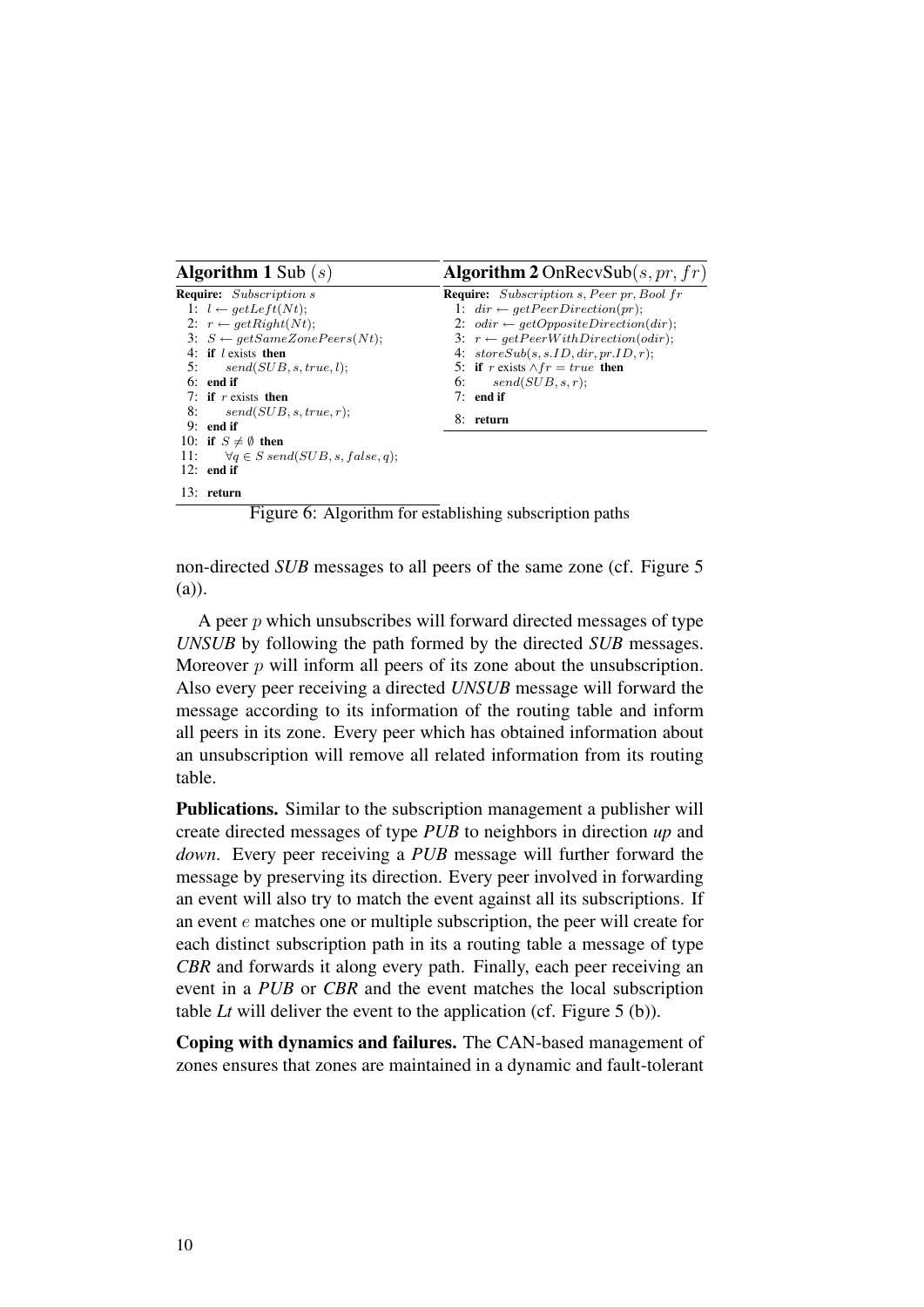| <b>Algorithm 3</b> Pub $(p)$                 | <b>Algorithm 4</b> OnRecvPub $(p, pr)$         |
|----------------------------------------------|------------------------------------------------|
| <b>Require:</b> Publication p                | <b>Require:</b> Publication p, Peer pr         |
| 1: $u \leftarrow getUp(LocalNt);$            | 1: $match(p)$                                  |
| 2: $d \leftarrow getDown(LocalNt);$          | 2: $dir \leftarrow getPerDirection(pr);$       |
| 3: if $u$ exists then                        | 3: $odir \leftarrow getOppositeDirection(dr);$ |
| 4: $send(PUB, p, u);$                        | 4: $r \leftarrow getPerWithDirection(odir);$   |
| $5:$ end if                                  | 5: if r exists then                            |
| 6: if d exists then                          | 6: $send(PUB, p, r);$                          |
| 7: $send(PUB, p, d)$ ;                       | $7:$ end if                                    |
| $8:$ end if                                  | 8: $mt \leftarrow getMatchingPeers(Rt, p);$    |
| 9: $mt \leftarrow getMatchingPeers(Rt, p)$ ; | 9: if $mt \neq \emptyset$ then                 |
| 10: if $mt \neq \emptyset$ then              | 10: $\forall q \in mt \, send(CBR, p, q);$     |
| 11: $\forall q \in mt \; send(CBR, p, q);$   | $11:$ end if                                   |
| $12:$ end if                                 | 12: return                                     |
| $13:$ return                                 |                                                |

### Algorithm 5 OnRecvCBR $(p, pr)$

Require: Publication p, Peer pr 1:  $match(p)$ 2:  $dir \leftarrow getPerDirection(pr);$ 3:  $mt \leftarrow getMatchingPeers(Rt, p);$ 4: if  $mt \neq \emptyset$  then<br>5:  $\forall q \in mt$  Al 5:  $\forall q \in mt \ AND \ q.dim \neq dir$ <br>6: send(CBR, p, q):  $send(CBR, p, q);$ 7: end if 8: return

Figure 7: Algorithm for establishing publications paths

manner. Similar to traditional failure detectors in distributed computing, changes to the topology are reflected by changes inside the neighbor table *Nt*. The maintenance of paths relies on reacting to changes in *Nt*. If a peer  $p$  encounters that for one of its directed subscription paths in *Rt* the successor is not in *Nt* then p will reinitiate the forwarding of subscriptions in direction of the original subscription message. Similar if the predecessor of a subscription path maintained in *Rt* has left *Nt*, SPINE initiates after a delay an unsubscription along the subscription path. Moreover, a new peer added to *Nt* is informed by the coordinator about subscriptions maintained in the zone.

**Mobility of mesh clients.** When a peer  $p$  connects to a new mesh router, p computes the distance of its current location to the location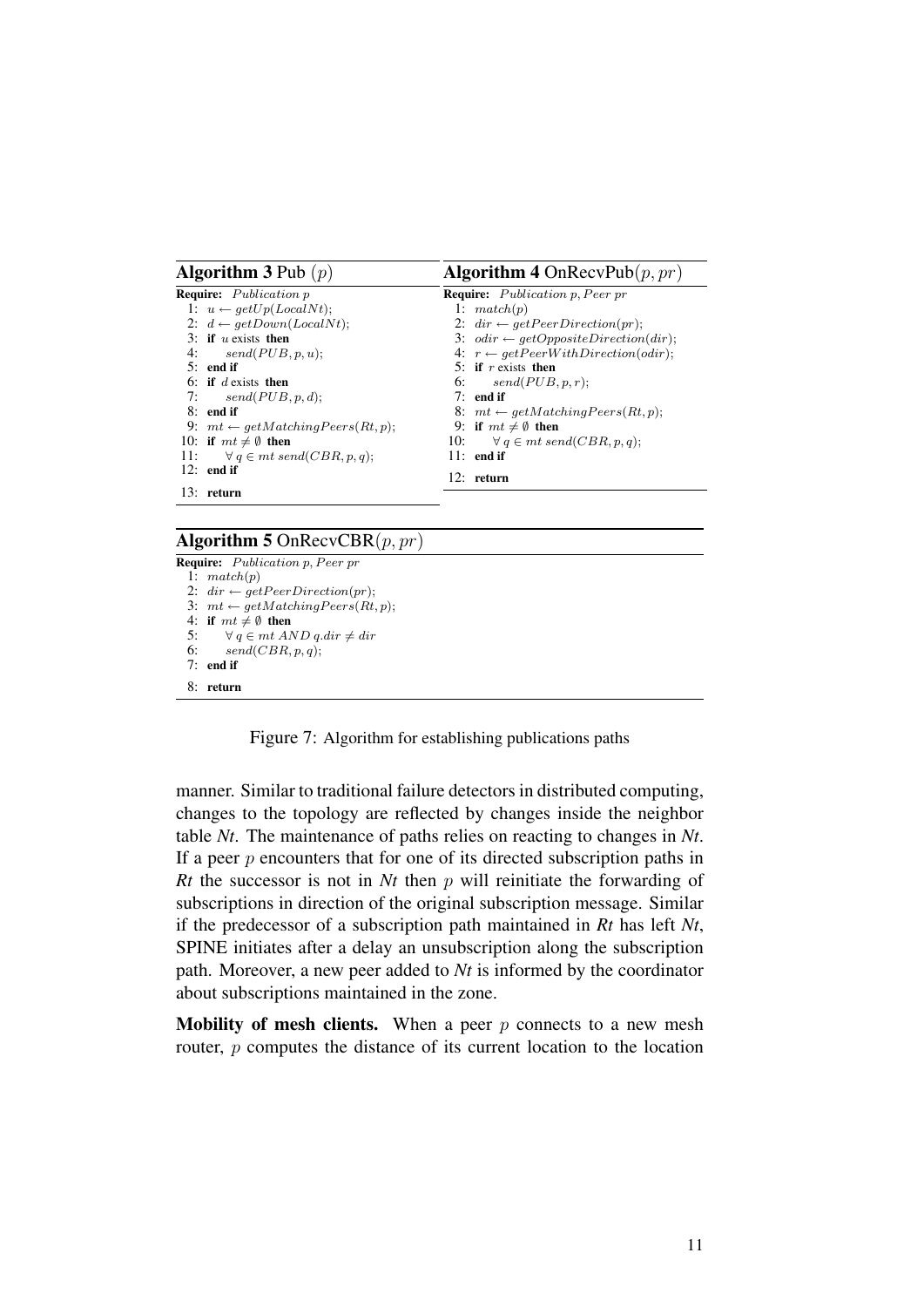of its identity. If the threshold diverges more than a predefined threshold (for instance an error location of 10% has shown to yield still very good performance results), a peer will trigger a reconfiguration, i.e. p will determine a new identity based on its current location and join the overlay. Moreover, it will reinitiate all of its subscriptions. After an additional delay it will initiate a leave with respect to its old location.

#### 3.3. *Properties*

**Performance.** For a subscription the cost in the number of overlay messages is bounded by the number of zones visited on a horizontal path and the total number of peers which reside in the respective zones. Similar the cost for a notification is bounded by the spanning tree formed by sending an event along a vertical path and the length of each subscription path that matches the respective event. In a WMN which consists of n mesh routers embedded in a regular grid topology as illustrated in Figure 8, the depth of each path is of  $O(\sqrt{n})$ . In spite of the comparably large number of messages (i.e.  $O(\log n)$  for many P2P systems), SPINE is expected to perform well in terms of underlay messages. Since SPINE always communicates with peers located in proximity, communication cost of a path would approximately yield the same cost then sending an overlay message from a zone located at left boundary of the grid to the right boundary of the grid. Although SPINE cannot guarantee good performance for arbitrary topologies we expect SPINE to perform at low cost for many wireless network topologies especially those which provide a full coverage of an area.

To further reduce the message overhead SPINE can be used in combination with covering of filters. By using the successor relation to cover its own subscriptions and the subscriptions of its successors/predecessors a peer can decide whether an event over a horizontal publication path has any potential subscribers. This is especially useful if there exists no interested subscribers for a particular event. By covering over the routing table Rt we can further reduce storage requirements, which otherwise grow in the order of subscriptions placed along a subscription path.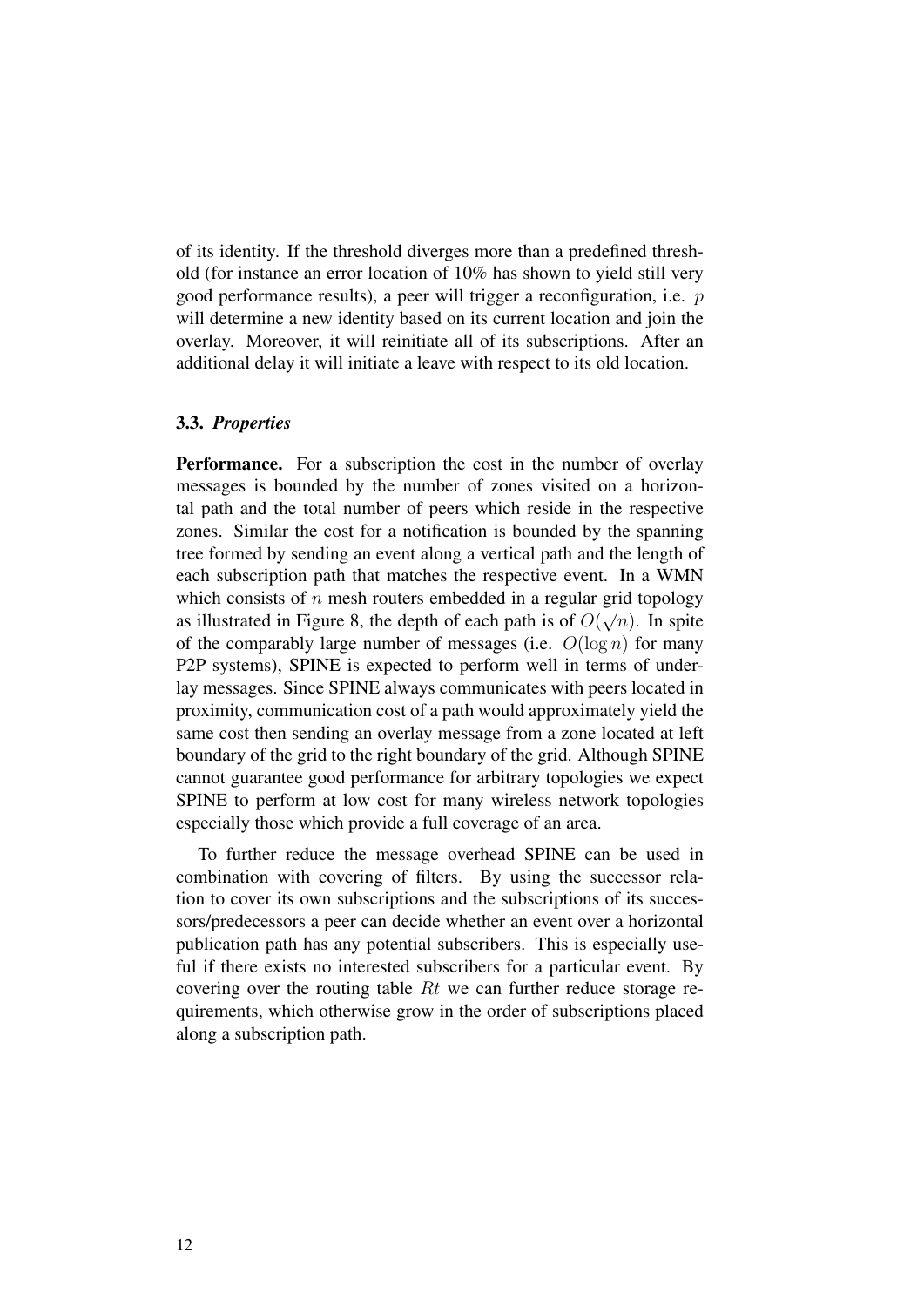

Figure 8: Performance in a regular grid topology

Figure 9: Subscription forwarding vs SPINE

Reliability. Reliability in most decentralized systems is coupled to the dynamics and the number of reconfigurations which need to be tolerated. Also in SPINE, changes in the basic overlay, caused by failures or subscriptions/unsubscriptions, can lead to temporally inconsistencies in the subscription paths and hence lead to events which cannot be delivered during the reconfiguration. SPINE's mechanisms to reorganize the overlay, however, ensure that at most peers along a subscription path need to be involved in a reconfiguration step. In many cases, the reconfiguration only involves a pair of adjacent nodes. Hence, the effect of a single reconfigurations on reliability is very limited compared to traditional algorithms. For instance, reconfigurations in the context of *Subscription Forwarding* (SF) (Castelli et al. 2007) (cf. Figure 9) would require in the worst case a reconfiguration cost in the order of the whole overlay structure (Carzaniga et al. 2001). Nevertheless, reliability of SPINE can be enhanced by buffering published messages and allow for retransmission if changes in *Rt* or *Nt* occur.

Once the overlay paths are stable, SPINE guarantees by the geometric properties of the overlay that all published events are delivered by corresponding subscribers. Note that the set of zones form a rectangular area, and no pair of zones is overlapping, hence each vertical path and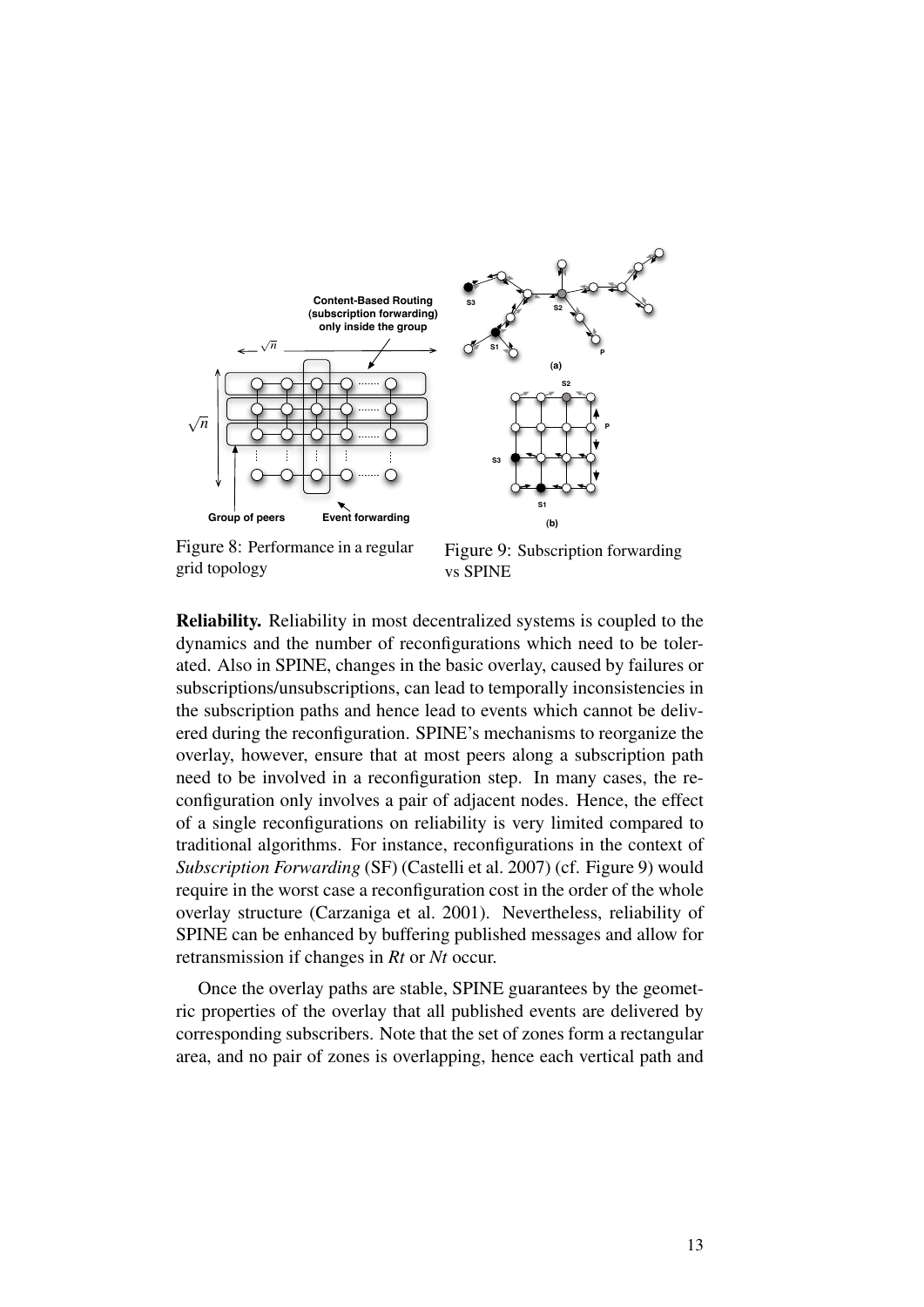horizontal path embedded in the overlay will have one zone at which paths are intersected if routing tables are stable. Since a subscription will be propagated to all peers of a zone, any vertical publication path is guaranteed to involve one peer which has stored information about the subscription. In particular, if an event matches a particular subscription the routing table ensures that the event can be forwarded to the subscriber.

## 4. Evaluation

# 4.1. *Evaluation of the algorithm on WMNs*

We have implemented SPINE in the network simulator NS-2. To ensure a realistic simulation we modified the current NS-2 implementation of the DSDV protocol to fit the *infrastructure meshing model*.

#### 4.1.1. *Simulation settings*

The underlying topology is composed of sets of 64 mesh routers and 64 mesh clients. In the evaluation we consider a *random* topology, in which a pair of mesh routers and clients are placed uniformly at random within a 700x700m area. We use a random topology because it captures more realistically real life deployments of WMNs compared to typically evaluated grid topologies. The propagation model used is *Two-Ray Ground Reflection*, the transmission range is 250m and the data rate is 11MB. In the simulation, events and subscriptions are represented as randomly-generated  $n$  character strings. Each one of the generated strings have any of the typically 96 printable characters, like in (Picco et al. 2003).

We perform a comparison to two other standard approaches: *Content-Based Subscription Forwarding* and *Rendezvous-Based Routing*. The first one is a traditional content-based routing approach which is commonly used as a baseline for comparison (Castelli et al. 2007). The second uses Chord, a structured P2P overlay, to route subscriptions and notifications to *Rendezvous Nodes* (Mühl et al. 2006). The three approaches were tested under the same physical topology and the same set of publishers and subscribers. In the case of *Content-Based Subscrip-*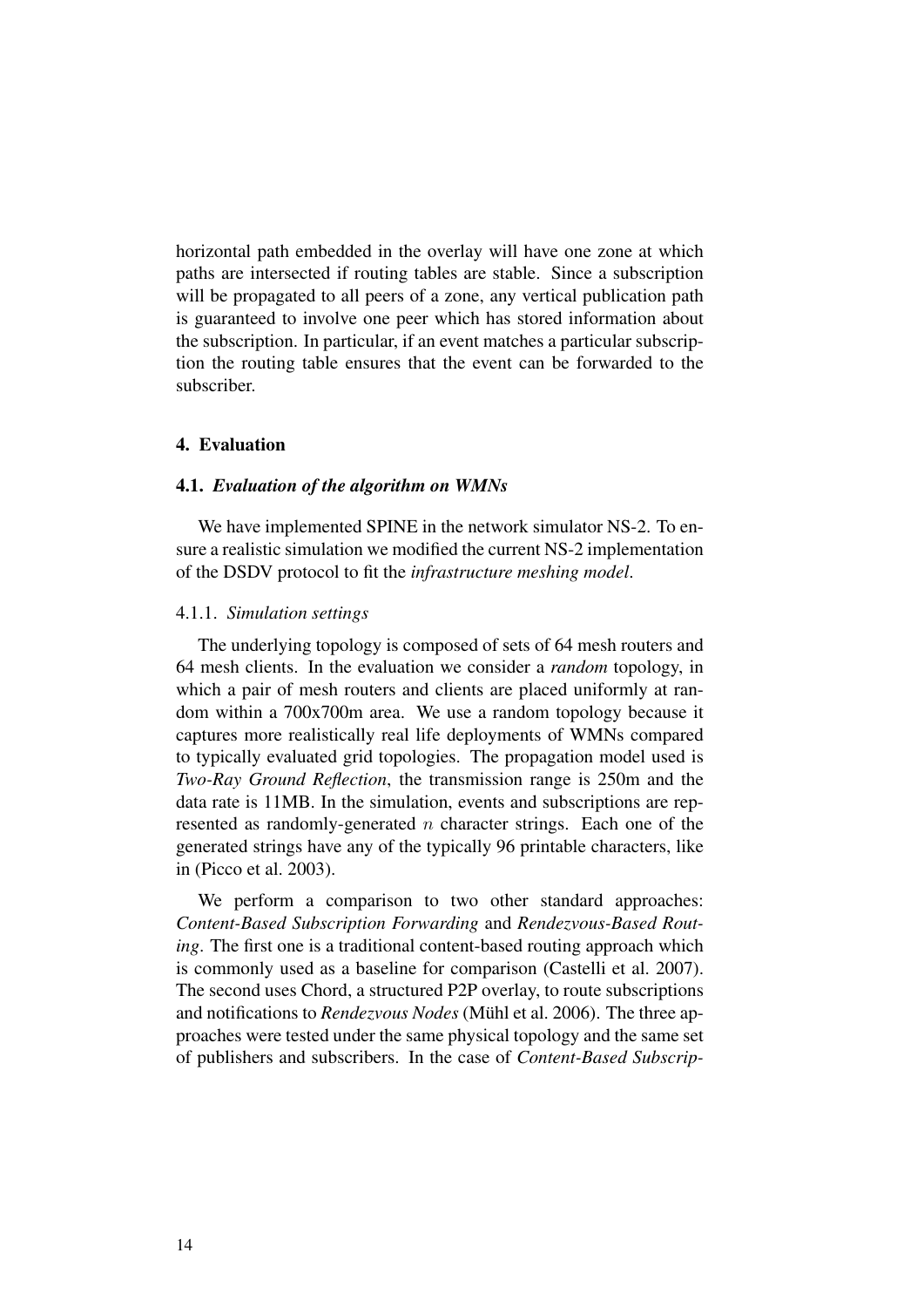*tion Forwarding* the overlay network was pre-computed by calculating a spanning tree considering the topology of the WMN. For *Rendezvous-Based Routing* and SPINE the self-management properties were used to handle the creation of the overlay network. The metrics employed for the comparison of the algorithms are: *subscription forwarding overhead* and *notification forwarding overhead*. The first one measures the message complexity for handling subscriptions and unsubscriptions while the latter measures the message complexity in disseminating and matching events.

## 4.1.2. *Simulation results*

Figure 10 presents the *Subscription Forwarding Overhead* measured at the overlay layer. The experiment involved 45 randomly generated subscribers each one of them issuing the same number of subscriptions in the range of 2 to 18. Each subscription was composed of only a single attribute. As expected *Content-Based Subscription Forwarding* performs at the largest overhead while *Rendezvous-Based Routing* and SPINE provides significantly lower overhead since both approaches involve only a subset of nodes. In this case, the *Rendezvous-Based Routing* using Chord as P2P substrate provide the more efficient routing scheme in terms of overlay messages.

The experiments illustrated in Figure 11 consider the overhead in underlay messages and the overhead which stems from the expressiveness of the event notification system by varying the numbers of attributes from 1 to 7. Again the experiment involved 45 randomly generated subscribers, where each of the subscribers issued 4 subscriptions. One can see that SPINE already provides lower overhead for two attributes. Moreover, the overhead for subscriptions does not increase with the expressiveness of events disseminated.

Figure 12 and Figure 13 show that SPINE can achieve similar performance to *Content-Based Subscription Forwarding* with respect to the notification forwarding overhead, while the overhead for *Rendezvous-Based Routing* is significantly larger. Both experiments considered 45 subscribers, each issuing 10 subscriptions. In the setting of Figure 12 the experiment used a varying number of publications (10,50,90,130) for a fixed number of 9 attributes, while in the setting of Figure 13 the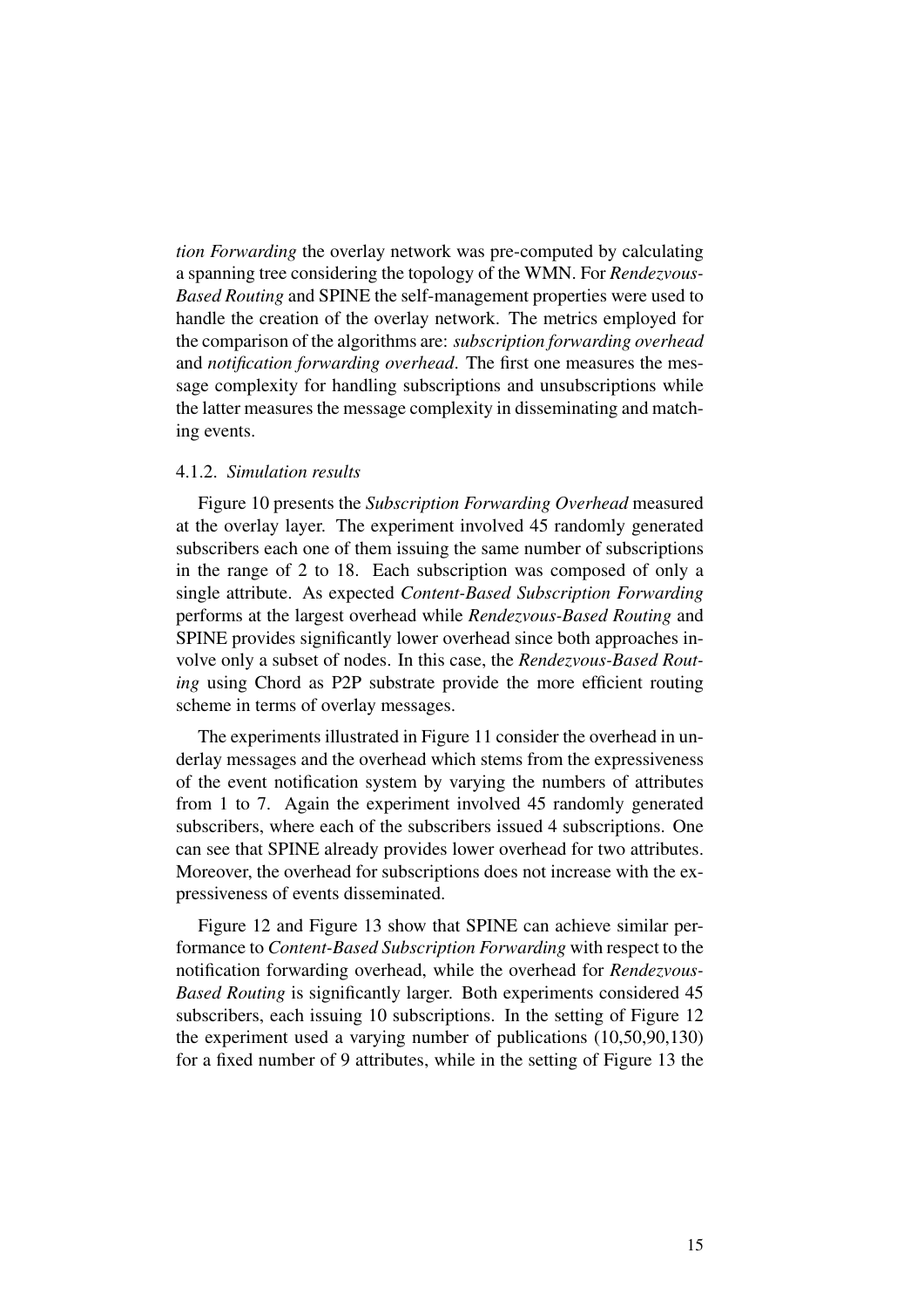

Figure 10: Subscription forwarding overhead depending on the number of subscriptions

number of attributes varied from 1 to 9 for a fixed number of 100 publications.

Figures 14 and 15 evaluate the impact of inaccurate location information on the number of underlay message in SPINE for notifications and subscriptions, respectively. The experiments consider 5 sets varying from absolutely accurate location information up to 100% of peers having inaccurate location information (a location selected uniformly at random inside the area covered by the WMN) considering each time a randomly generated set of 64 subscribers. We can see that on the one hand accurate location information significantly reduces the message overhead, but on the other hand also tolerates location failures up to 10% with only small additional overhead. This information is of importance in the presence of mobility to trigger a reconfiguration step.

The experiment in Figure 16 shows the effect of churn on the event delivery rate. In the setting a publisher disseminated an event every 0.5 sec over an interval of 40sec which needs to matched at 66 different subscribers. 10 seconds after the publisher has disseminated its first event the system needed to cope with a burst at which up to 25% concurrent join and leave operations occurred. We can see that the path management scheme converges quickly to a stable configuration allowing only for a small message loss even in the presence of a large number of reconfigurations.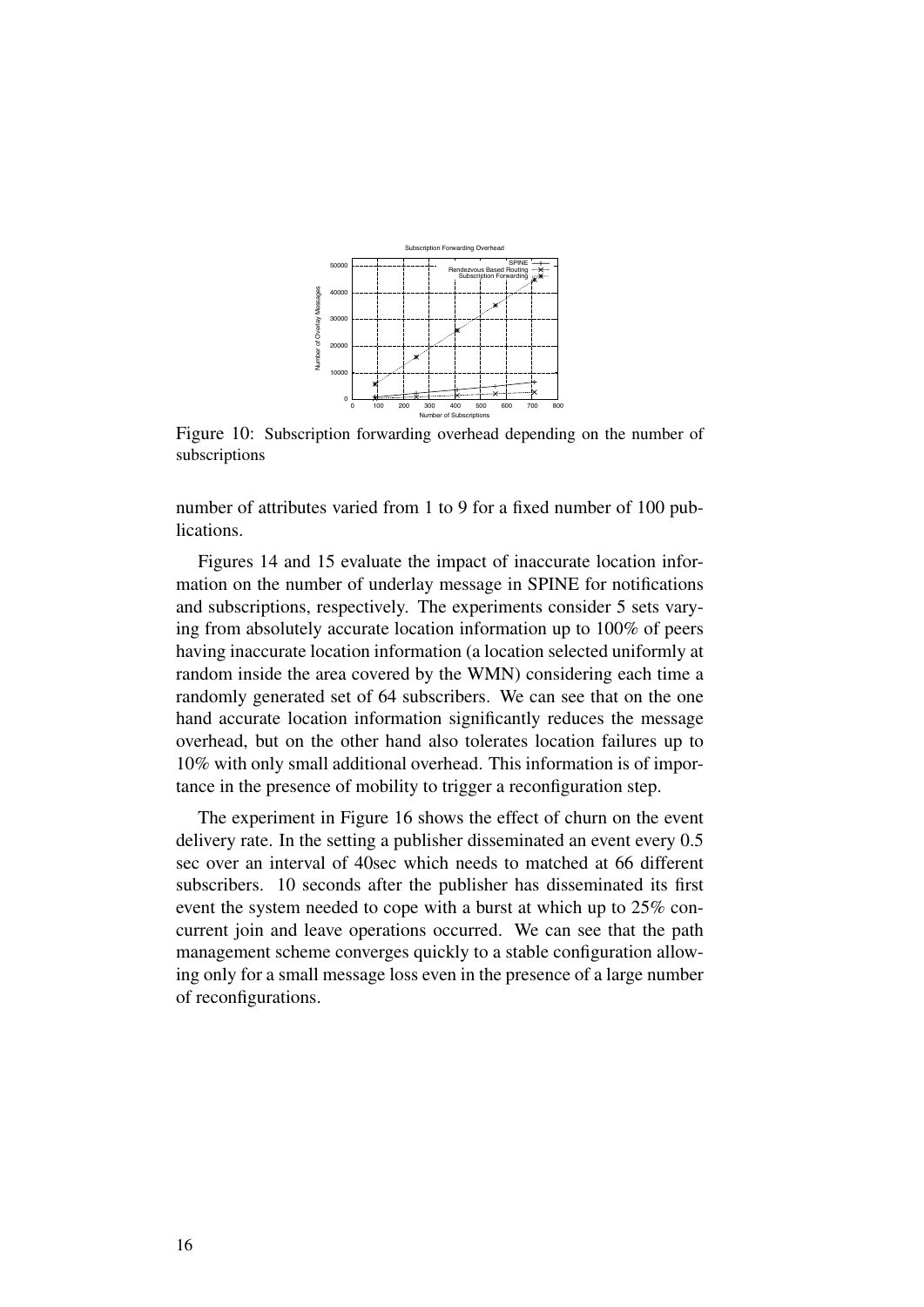

Figure 11: Subscription forwarding overhead depending on the number of attributes



Figure 13: Notification Forwarding Overhead depending on the number of attributes



Figure 15: Subscription overhead because of inaccurate location information



Figure 12: Notification forwarding overhead depending on the number of publications



Figure 14: Notification overhead when peers use inaccurate location information



Figure 16: Event delivery in the presence of sudden changes in the overlay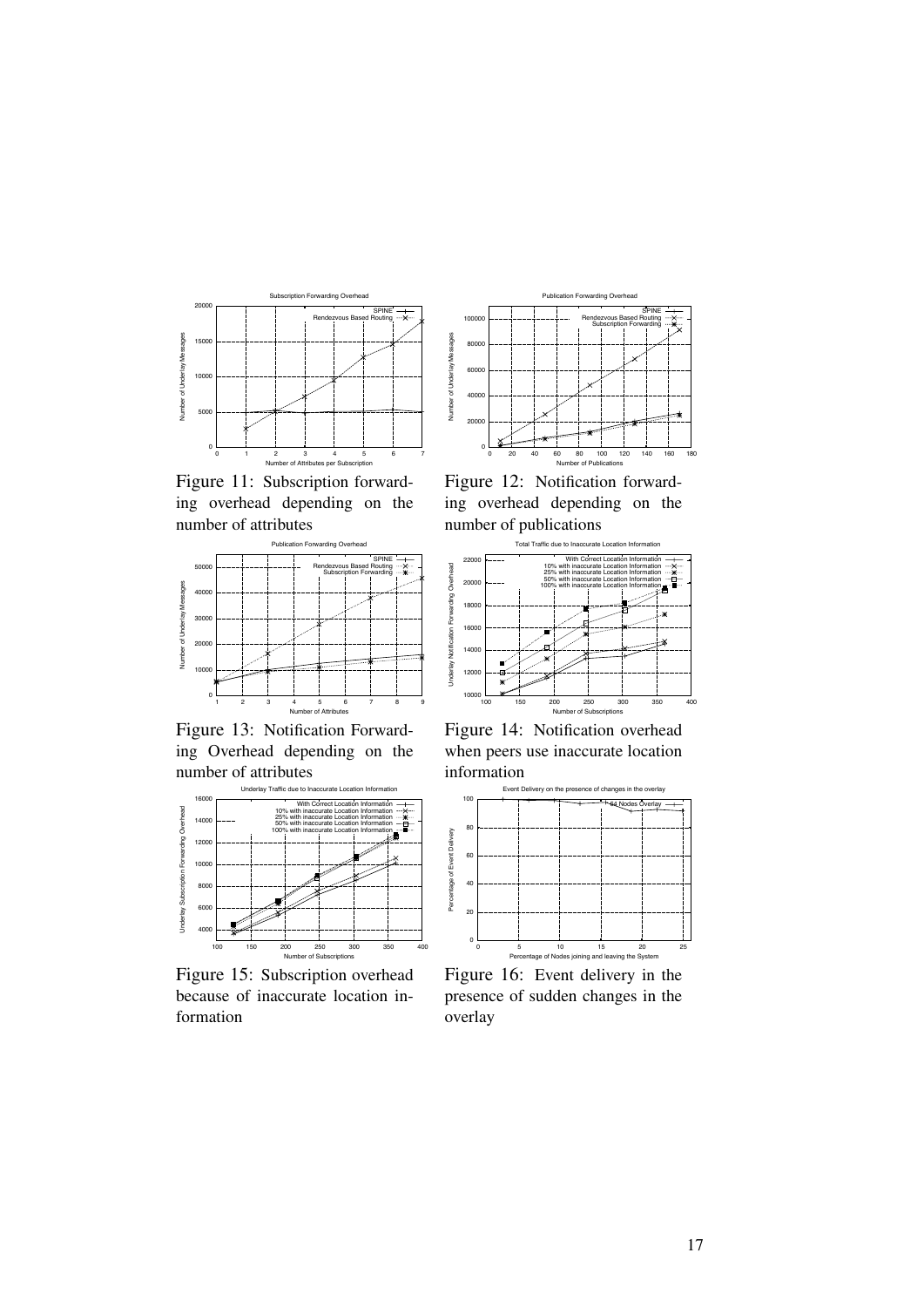## 5. Related Work

Intersecting paths have been proposed in the context of Sensor Networks as a technique to store and retrieve data without flooding the network. Similar, to SPINE *Comb-Needle*(Liu et al. 2004) replicates an information stored on a directed path in the sensor and allows to pull information on a corresponding intersecting path. Double Rulings (Sarkar et al. 2006) is an extension to this approach, which considers intersection between curves instead. However, the dynamic management has not been an issue in the setting of sensor networks. HyperCBR (Castelli et al. 2008) recently adapted intersecting-paths for wide area network applications. While HyperCBR yields good performance in terms of overlay messages, our evaluation results have shown that SPINE can provide significant performance gains in WMNs by considering location informations and taking non-uniform distributions of peer identities into account. Moreover, SPINE also considers churn which results from mobility of the mesh clients by providing a lightweight hand-over mechanism.

In the context of WMNs, most approaches towards event notification services (Gavidia et al. 2006) have considered issues which are of importance to establish notification services provided by the wireless mesh router themselves. The possibility to adopt such approaches towards publish/subscribe services maintained by mesh clients have severe limits since mesh clients typically have no insight on how mesh routers establish connectivity for the mesh clients. The same is true for the application of approaches in Mobile Ad-Hoc Networks (MANET) (e.g., (Yoneki et al. 2004, Baldoni et al. 2005, Meier et al. 2002)).

In fact most relevant in our setting are the classical approaches towards publish/subscribe in Wide Area Networks (Carzaniga et al. 2001, Cugola et al. 2001, Pietzuch et al. 2002, Muhl et al. 2006). How- ¨ ever, the requirement to allow for low cost reconfigurations and low message overhead for notification of messages is mainly dealt with by topic-based publish/subscribe systems (Rowstron et al. 2001, Baldoni et al. 2007, Baldoni et al. 2005, Gupta et al. 2004). The deployment of expressive content-based solutions (Picco et al. 2003, Cugola et al. 2004, Parzyjegla et al. 2006) typically rely on structures which have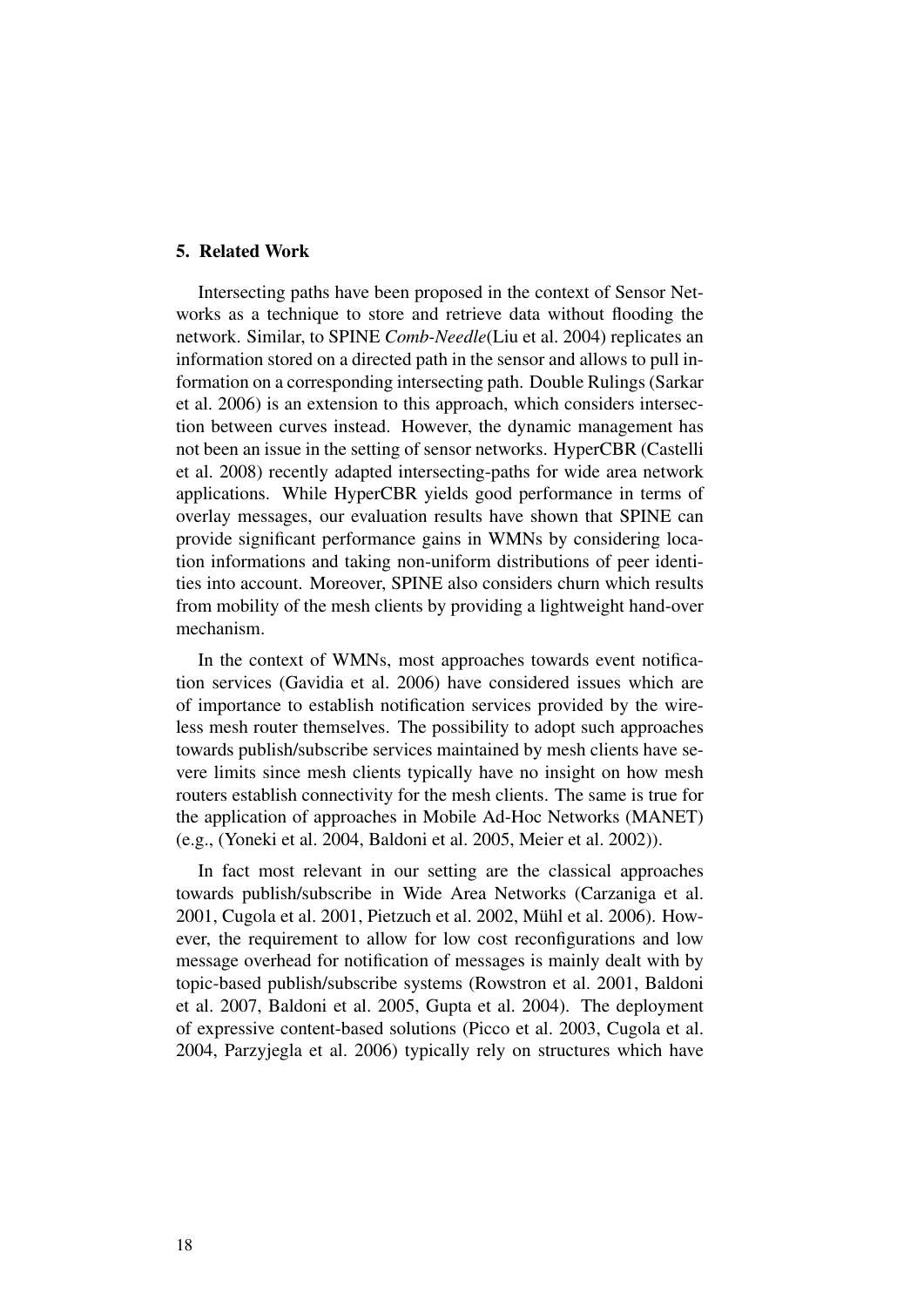shortcomings considering dynamic changes, which are of particular importance in the context of mobility or imply a significant overhead on underlay messages. In our evaluation we have focused on those approaches which are most promising to reduce the notification overhead or reduce the reconfiguration overhead for dynamic changes. Approaches which rely on semantic clustering (Chand et al. 2005) or covering of filters (Mühl et al. 2006) can be seen as composite techniques which would also allow SPINE to further reduce the message load.

# 6. Conclusions

We presented SPINE, an expressive Publish/Subscribe System, which matches the particular characteristics of Wireless Mesh Network. In particular, we have proposed an algorithm which maintains intersecting subscriptions paths in a decentralized and self-organizing manner. Our evaluation shows that SPINE performs well in terms of dynamic changes of the overlay caused by mobility, unsubscriptions and subscriptions. SPINE introduces a small overhead regarding the number of underlay messages, i.e the algorithm achieves similar performance compared to approaches which assume knowledge about the underlying topology. At the same time storage requirements and reconfiguration overhead are significantly lower.

In the future, we will examine techniques to further reduce the message overhead by applying covering of filters, but also take into account cross layer optimizations which can give SPINE further inside on the underlying topology.

Acknowledgements. This work was supported by the German Academic Exchange Service (DAAD) (Grant A/05/12370)

## 7. References

Ian H. Akyldiz et al. (2005). A Survey on Wireless Mesh Networks. IEEE Radio Communications, September 2005.

Patrick Th. Eugster et al. (2003). The many faces of publish/subscribe. ACM Computing Surveys, 35(2):114–131, 2003.

Antony I. T. Rowstron et al. (2001). SCRIBE: The design of a large-scale event notification infrastructure. In Proceedings of the Third International COST264 Workshop on Networked Group Communication (NGC '01), 2001.